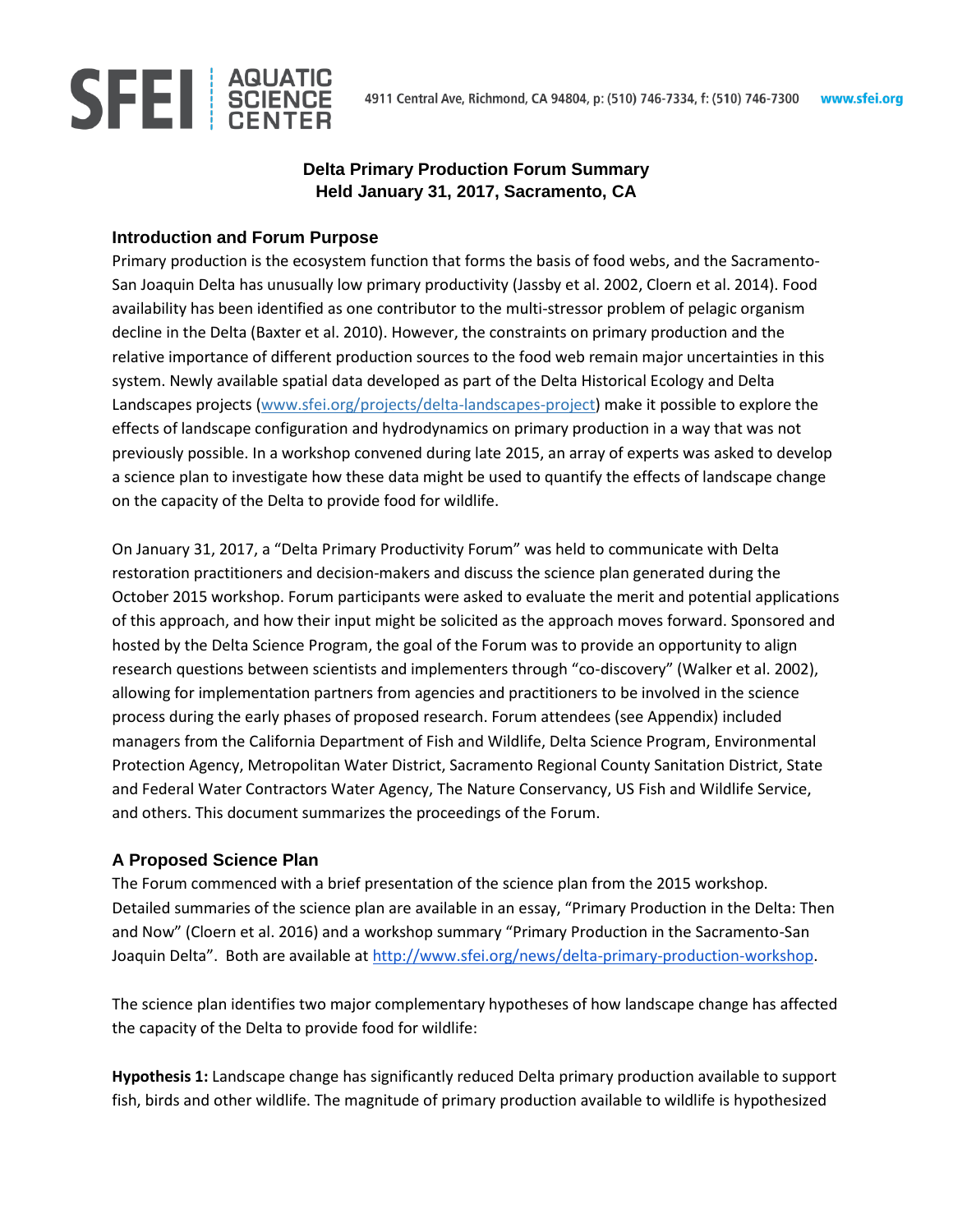to have been greatly reduced by the habitat loss that resulted from landscape transformation, and therefore the capacity of the Delta to support large populations of native wildlife has been reduced proportionally.

**Hypothesis 2:** The Delta has been transformed from an ecosystem largely dependent upon marsh-based production to one dependent upon production by aquatic plants and algae. While the number of primary producer groups is probably roughly the same, the proportion of their contribution to total primary production has likely shifted. This is important for two reasons. First, the quality and availability of organic matter to consumers varies across the primary producer groups (e.g., plants vs. algae). Second, if the portfolio of primary production has become less diverse, than resilience of food webs has been reduced by restricting the types of food available to consumers. Thus, shifts in primary producer communities are expected to drive shifts in the relative abundance of consumers that depend on food derived from specific primary producers.

The Delta Primary Production Project is aimed at investigating three topics:

**What is the current amount of primary production available for wildlife in the Delta, and what was the amount available historically?** Datasets of historical and modern land cover now available for the Delta provide a unique opportunity to identify the current and historical amount of primary production. By comparing first-order estimates of primary production among five major groups of primary producers, historically and today, we would be better able to identify the *potential* food production of different habitat types, and inform restoration actions that could increase food availability for wildlife.

**What is the ecological value of primary production in the Delta?** Production in the Delta can be thought of as a portfolio of food resources, with each type of producer providing different nutritional value, in different proportions, at different times of year. A resilient portfolio would provide a suite of available food for consumers over time and space. Estimating the energy available to primary consumers from the five producer groups can be approached by determining the caloric value for each type of producer in a 'common currency' (kcal or grams of Carbon/m-2/yr-1) based on its biochemical properties, then applying a trophic transfer efficiency to these estimates. There are additional considerations about the ultimate fate of the energy, i.e. which consumers benefit from the primary production, which this first step would not address.

**How does physical transport of water between habitats affect food production in the Delta?**  The estimates of primary production and their food value to consumers provide a 'static' picture of food web dynamics. Yet, landscape morphology mediates local transport of water between wetland and aquatic areas, and affects residence time, area and magnitude of tidal exchanges, and mixing of water, which in turn affect processes of primary production. A first step in investigating the effects of transport on primary production is to develop a simple model that investigates only two factors: the exchange of water between channel and marsh habitats, and their effects on phytoplankton production.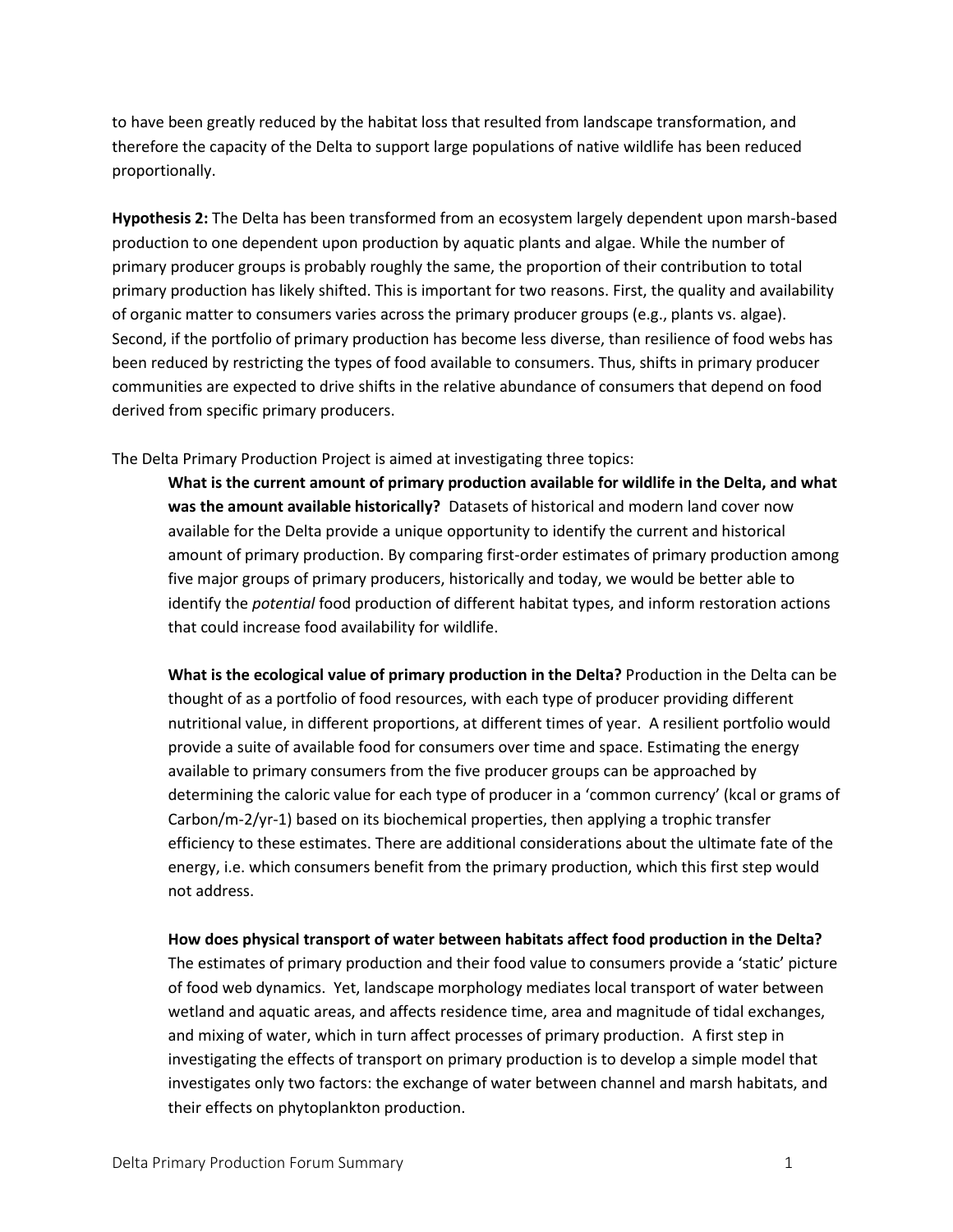## **Summary of Feedback on the Science Plan**

There was a wide-ranging discussion at the Forum. Here we attempt to categorize feedback on the project and draw out specific advice we heard from managers.

Feedback from Forum participants suggested a general agreement that this project has the potential to **contribute to our conceptual understanding of the Delta**, in a way that could facilitate and improve current projects and programs, and inform restoration (but see caveats/limitations below). Order-ofmagnitude calculations estimating primary production can 'bookend' the potential magnitude of production in the Delta, and inform what is possible in terms of restoration and management options.

This project attempts to broaden the discussion around primary production from a phytoplanktoncentric view to a more holistic view that includes five producer groups. This project would quantify firstorder estimates of the contributions of not only phytoplankton, but also non-phytoplankton microalgae, marsh vascular plants, submersed and floating aquatic vegetation, and riparian vegetation to food web support. The project highlights the food web support provided by freshwater emergent wetlands (tidal and non-tidal marshes) and other vegetated wetlands, as well as open water habitats. Together, these primary producer groups contribute to **a portfolio of food resources that is variable in time and space and may provide more stable food resources to consumers**. Managers felt this understanding could help advance management of diverse food resources in new ways.

The work proposed for this project would underline the importance of primary production to food web support for wildlife and people, and may help managers frame this issue within their organizations and with potential funders. The project would quantify the contribution of food production in terms of its relationship with landscape configuration and landscape change, and could **provide guidance to managers about ways to connect land with water** as part of a potential suite of management actions designed to promote primary production.

There was substantial discussion about how using an **ecosystem function-based approach to understanding Delta restoration** can guide and inform management questions and how we measure restoration success. Restoration is often measured in terms of acreages, and a process-based line of thinking opens up a different suite of potential metrics such as the amount and diversity of production. Understanding the scales at which these processes function could inform restoration targets. For example, it might be possible to explore the relationship between acreage and primary production using the two-box model proposed for this research by comparing production within a small patch and within a large patch; then further refinements can **incorporate the effects of transport and residence time to predict the effects of connectivity between habitat patches**. Active management to promote certain kinds of primary production may also be warranted as part of the suite of management options.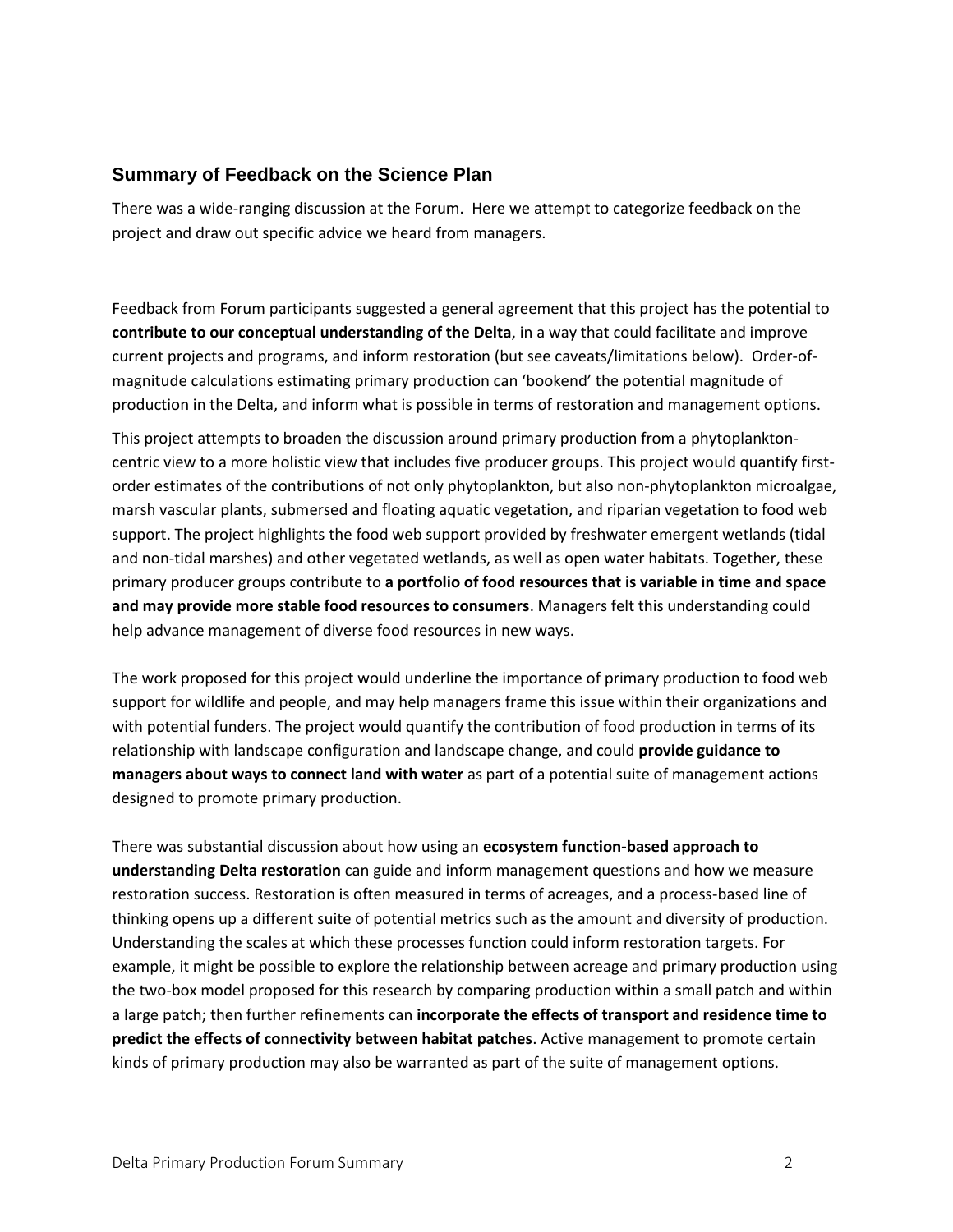Using the estimates produced by this approach, managers may be able to roughly **estimate the potential for restoration projects to contribute to a diversity of producer groups**, both regionally and within projects. If an **ecological 'common currency' of food value** can be determined, it could be incorporated into adaptive management strategies.

Other functions that primary producers support, including habitat structure and carbon storage, can also be incorporated into regional and project specific planning. For example, there are multiple benefits for wildlife associated with large patches of marsh habitat, and marshes can provide ancillary reductions in other stressors. Management of the multiple functions that primary producers provide could be incorporated into adaptive management efforts.

Based on the workshop discussion, there is potential for this project to **contribute to current projects and programs in the Delta**. Example initiatives and programs that may utilize information gained from this project include: the Department of Water Resources and Bureau of Reclamation's mandate to restore and conserve thousands of acres of tidal marsh habitat through WaterFix; California EcoRestore; California Department of Fish and Wildlife's Delta Conservation Framework; Delta Stewardship Council's levee improvement policies; the Delta Smelt Resiliency Strategy; and the US Fish and Wildlife Service and Interagency Ecological Program conceptual models of tidal marshes. There is a strong emphasis on the use of life-cycle models in these programs, and primary production work could fit into these models.

Managers are increasingly employing monitoring and adaptive management in their restoration projects and put a great deal of consideration into what to measure to evaluate the progress and success of a project. Measurements that assess the provision of key ecological and geomorphic processes—such as primary productivity and transport—are thought to be particularly useful, but underutilized. This project could help promote and facilitate the collection of data about ecosystem processes, and in turn contribute to the community's understanding of the value of habitat restoration. Specific guidance on which producer groups to measure, and how, would be needed.

Additionally, the focus of restoration and mitigation programs is often on the number of acres restored to desirable land cover types. This research could reveal estimates for the scale (in area) needed to support food production to accomplish wildlife restoration goals.

#### **Caveats and Limitations to the Approach**

While Forum participants generally seemed to find the approach presented in the science plan valuable, they highlighted several caveats and limitations to the approach. The work for this project, if pursued, would focus on only one of the stressors of a multi-stressor problem (landscape change/habitat loss). This approach would not address changes to production due to changes in water quality, invasive species, etc. This was also framed by some as an asset, since the project would provide clarity around one stressor without introducing complex interactions between stressors.

The results of this approach would provide a snapshot of historical and modern primary production estimates that could provide managers with estimates for how much production is *possible* in the Delta.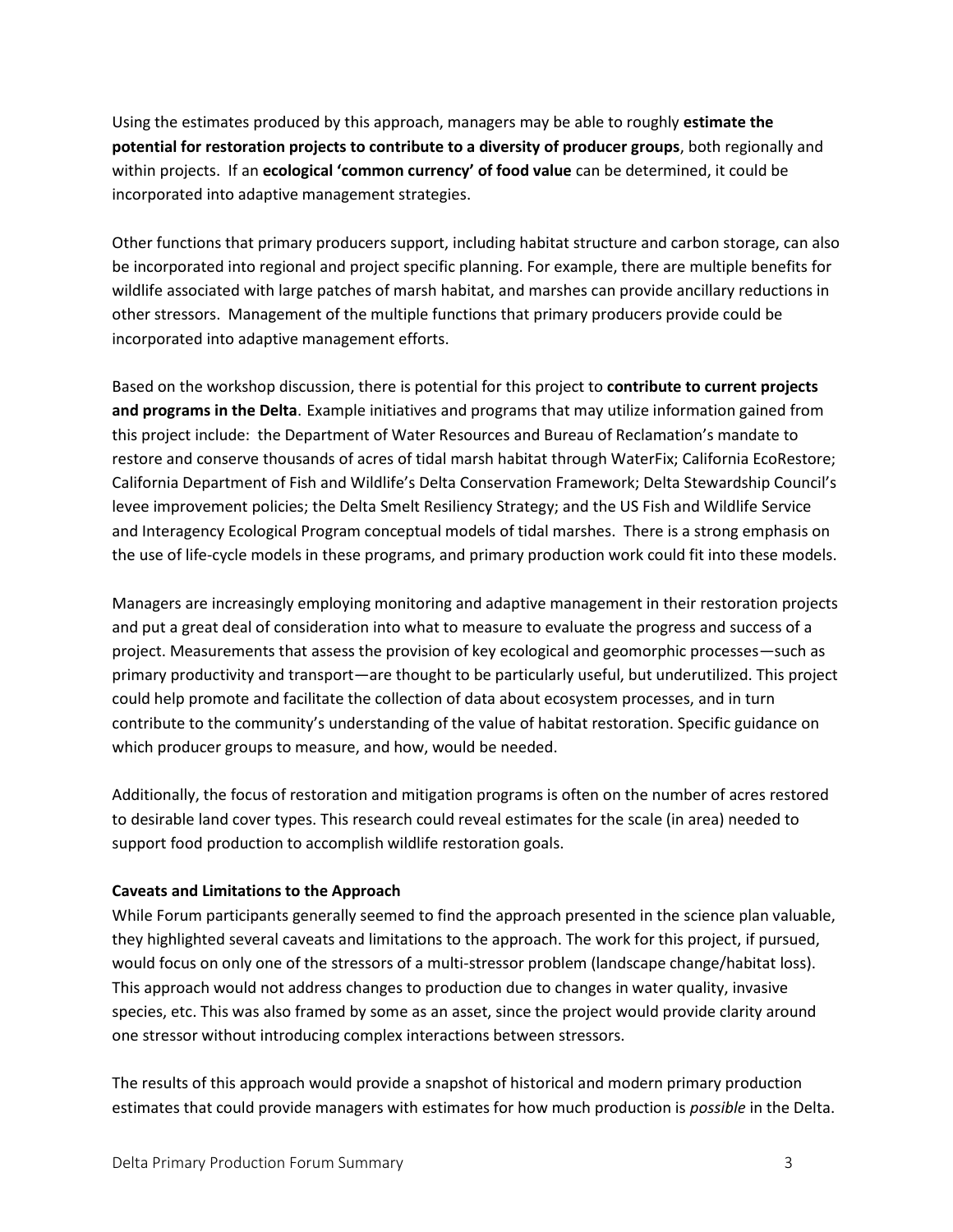These estimates will necessarily be based on many assumptions and as such will have some degree of uncertainty. Some variables are too complex to be adequately addressed in the next phase of this science plan, and some simplifying assumptions will need to be made (e.g., around conditioning times, net vs gross primary production, complex hydrodynamics, etc). These assumptions should be clearly articulated. There is a lot of variability in primary production data, and it will be important to capture the range of uncertainty around the production estimates. Knowing the range would be very important to managers, and results from this project would need to convey the uncertainty in the estimates.

There is a need for project-specific guidance around primary production, in terms of restoration design, restoration targets, and monitoring metrics. This research, because it focuses on order-of-magnitude changes at a landscape scale, will likely not be able to provide such project-specific guidance.

Though there is a movement toward function-based restoration within the practitioner community, management focus is often driven by specific laws, mandates, and regulations such as the Clean Water Act, Endangered Species Act, and Biological Opinions. These laws and regulations often have a singlespecies or single-habitat focus. As such, managers must tie their activities to the organisms and beneficial uses identified in regulatory contexts. As a result, it is likely that restoration will continue to be geared toward protecting specific taxa.

There was a lively discussion about the merits of setting restoration targets at the Forum; some participants cautioned strongly against prescriptive targets. Rough estimates of primary production might be used to describe potential benefits of restoration sites, rather than set prescriptive targets.

#### **Specific Feedback on Phase 2**

Several suggestions specifically relating to the proposed science plan were raised at the Forum; they are listed below.

- Although this project's focus is on food web support, we should also frame production in terms of other ecosystem services such as carbon storage and habitat provision. For example, in the context of subsidence reversal and carbon storage in Twichell and Sherman Islands, it made sense to look toward marsh vegetation that breaks down slowly, and can provide habitat benefits while building elevations.
- There was a suggestion that we could use the two-box model to explore the relationship between acreage and production. This would be a fruitful avenue to pursue and could help inform questions about the food value expected from projects at different scales.
- There was a discussion about framing for this work: the work can help define major drivers of ecosystem change and therefore the focus of restoration activities. The work could help managers communicate the importance of process-based restoration to funders and the public.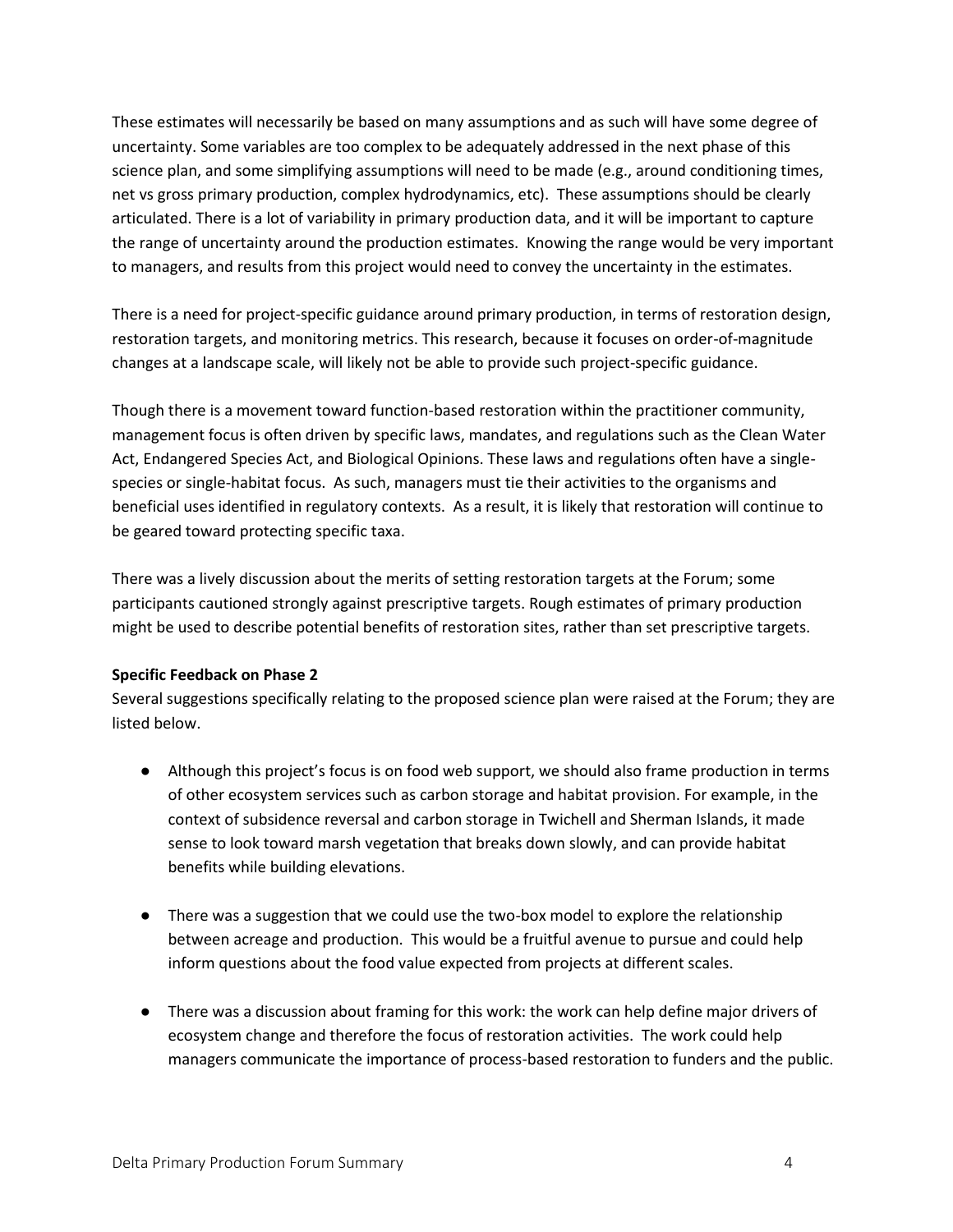- It will be very important to clearly state the assumptions behind the estimates and to define the uncertainty associated with the estimates.
- There was interest in communication products as well as a technical journal publication.

#### **Plan for Next Steps**

As we move forward with the next phase of this (currently unfunded) project we will keep this group informed of our progress. Participants who were interested in actively engaging will be invited help shape the process and outcome of this project, likely through a series of calls or meetings that include the scientists doing the modeling and calculations. Individuals who would like to be less involved will be periodically updated via email as we move forward with the project.

#### **Acknowledgments**

Funding for the Forum was generously provided by the Delta Science Program. We gratefully acknowledge the time and attention of our presenters, Jim Cloern, Emily Howe, and John DeGeorge, and the enthusiastic and thoughtful commentary of our Forum invitees.

#### **References**

Baxter, R., R. Breuer, L. Brown, L. Conrad, F. Feyrer, S. Fong , K. Gehrts, L. Grimaldo, B. Herbold, P. Hrodey, A. Mueller-Solger, T. Sommer, and K. Souza. 2010. Interagency Ecological Program 2010 Pelagic Organism Decline Work Plan 3 and 4 Synthesis of Results. Interagency Ecological Program for the San Francisco Estuary. December 2010.

[Cloern, J. E.;](http://www.sfei.org/biblio/author/212%3Fsort%3Dyear%26order%3Dasc?f%5bauthor%5d=1874) [Robinson, A.;](http://www.sfei.org/user/113/biblio) [Richey, A.](http://www.sfei.org/biblio/author/212%3Fsort%3Dyear%26order%3Dasc?f%5bauthor%5d=2194)[;](http://www.sfei.org/user/71/biblio) [Grenier, J. Letitia](http://www.sfei.org/user/71/biblio)[;](http://www.sfei.org/biblio/author/212%3Fsort%3Dyear%26order%3Dasc?f%5bauthor%5d=1031) [Grossinger, R. M.;](http://www.sfei.org/biblio/author/212%3Fsort%3Dyear%26order%3Dasc?f%5bauthor%5d=1031) [Boyer, K.E.](http://www.sfei.org/biblio/author/212%3Fsort%3Dyear%26order%3Dasc?f%5bauthor%5d=2195)[;](http://www.sfei.org/biblio/author/212%3Fsort%3Dyear%26order%3Dasc?f%5bauthor%5d=2196) [Burau, J.](http://www.sfei.org/biblio/author/212%3Fsort%3Dyear%26order%3Dasc?f%5bauthor%5d=2196)[;](http://www.sfei.org/biblio/author/212%3Fsort%3Dyear%26order%3Dasc?f%5bauthor%5d=2197) [Canuel,](http://www.sfei.org/biblio/author/212%3Fsort%3Dyear%26order%3Dasc?f%5bauthor%5d=2197)  [E.;](http://www.sfei.org/biblio/author/212%3Fsort%3Dyear%26order%3Dasc?f%5bauthor%5d=2197) [DeGeorge, J. F.;](http://www.sfei.org/biblio/author/212%3Fsort%3Dyear%26order%3Dasc?f%5bauthor%5d=2198) [Drexler, J. Z.;](http://www.sfei.org/biblio/author/212%3Fsort%3Dyear%26order%3Dasc?f%5bauthor%5d=2199) et al. 2016[.](http://www.sfei.org/documents/primary-production-delta-then-and-now) [Primary Production in](http://www.sfei.org/documents/primary-production-delta-then-and-now) [the Delta: Then and Now.](http://www.sfei.org/documents/primary-production-delta-then-and-now) San Francisco Estuary and Watershed Science 14 (3).

Cloern, J.E., Foster, S.Q. and Kleckner, A.E., 2014. Phytoplankton primary production in the world's estuarine-coastal ecosystems. Biogeosciences, 11(9), pp.2477-2501.

Jassby, A., Cloern, J., & Cole, B. 2002. Annual primary production: Patterns and mechanisms of change in a nutrient-rich tidal ecosystem. Limnology and Oceanography 47:698-712.

Walker, B., S. Carpenter, J. Anderies, N. Abel, G. S. Cumming, M. Janssen, L. Lebel, J. Norberg, G. D. Peterson, and R. Pritchard. 2002. Resilience management in social-ecological systems: a working hypothesis for a participatory approach. Conservation Ecology 6(1): 14. [online] URL: http://www.consecol.org/vol6/iss1/art14/.